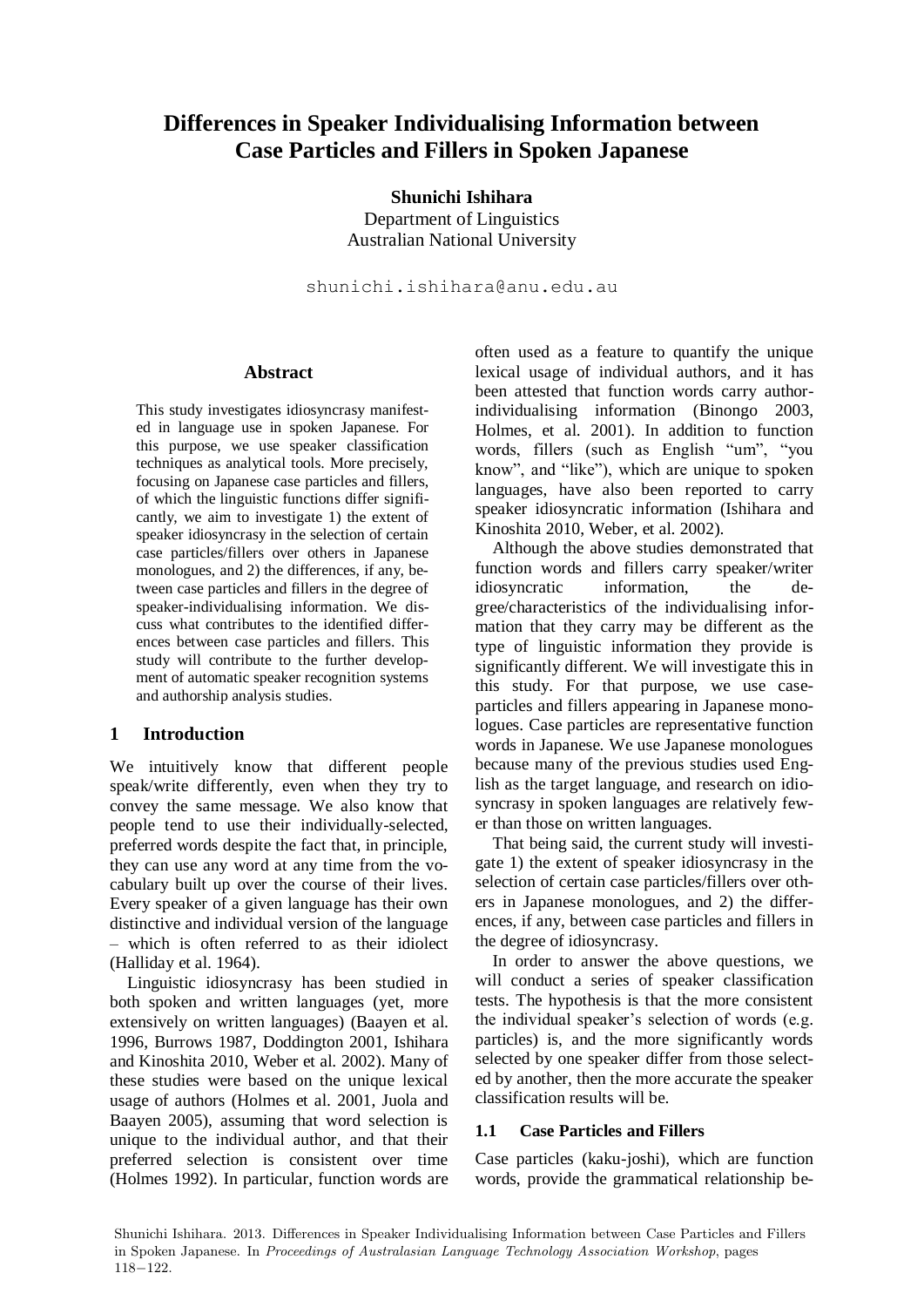tween the predicate of a sentence and the noun phrases appearing in the sentence. In Example 1), the case particles, -**ga**, -**de** and –**o**, are the subjective (SUBJ), instrumental (INS), and accusative (ACC) markers, respectively.

ani-**ga** boo-**de** watashi-**o** tataita Ex 1) elder.brother-**SUBJ** stick-**INS** I-**ACC** hit.past My elder brother hit me with a stick.

Fillers function as placeholders when fluency fails and one is searching for a desired expression (Martin 2004:1041). In the database we used for this study, a filler tag is assigned to the preselected words which have the function of 'filling up gaps in utterances'. Fillers are unique to spoken languages.

# **2 Methodology**

Two kinds of comparisons are involved in speaker classification tests. The first is *Same Speaker Comparison* (SS comparison) in which two speech samples produced by the same speaker need to be correctly identified as being from the same speaker. The second is, *mutatis mutandis*, *Different Speaker Comparison* (DS comparison). These comparisons were conducted separately for case particles and fillers. Since the comparisons are yes-no basis, the baseline for these comparisons is 50%.

# **2.1 Database and Speakers**

For this study, we used the monologues from the Corpus of Spontaneous Japanese (CSJ) (Maekawa et al. 2000), which are categorised as *Academic Presentation Speech* (APS) or *Simulated Public Speech* (SPS). APS was mainly recorded live at academic presentations, most of which were 12-25 minutes long. For SPS, 10-12 minute mock speeches on everyday topics were recorded. We selected our speakers from this corpus based on three criteria: availability of multiple and non-contemporaneous recordings, spontaneity (e.g. not reading) of the speech, and speaking in standard modern Japanese. Spontaneity and standardness of the language were assessed on the basis of the rating the CSJ provides. Thus, only those speech samples which are high in spontaneity and uttered entirely in Standard Japanese were selected for this study. This resulted in 416 speech samples (208 speakers: 132 male and 76 female speakers x 2 sessions). From the 416 speech samples, 208 SS and 86112 DS comparisons are possible. From these selected speakers, 64 case particles and 49 fillers were identified.

# **2.2 Vector Space Model**

First of all, the identified words were sorted by their occurrences in descending order. Then, using the sorted order and the occurrences of the identified words, each speech was modelled as a real-valued vector in this study. If *n* different words are used to represent a given speech *S*, the dimensionality of the vector is *n*. That is, *S* is represented as a vector of *n* dimensions ( $S = (F_1,$  $F_2$   $\ldots$   $F_n$ ), where *Fn* represents the *n*th component of *S* and *Fn* is the frequency of the *n*th word). For example, if 5 words (e.g. *ah*, *like*, *OK*, *yes*, *all right*) are used to represent a speech sample  $(x)$ , and the frequency counts of these words in the speech sample are 3, 10, 4, 18 and 1, respectively, the speech sample x is represented as given in 1).

$$
\vec{x} = (3, 10, 4, 18, 1) \tag{1}
$$

In this study, the speech samples are modelled using different vector dimensions. This is to see how the performance of the speaker classification system is influenced by the number of dimensions.

# **2.3 Term Frequency Inverse Document Frequency Weighting**

The usefulness of particular words is determined by their uniqueness as well as by how frequently they occur. The *tf·idf* (term frequency inverse document frequency) weight, of which formula is given in 2), was used to evaluate how unique a given word is in the population, and weight was given to that word to reflect its importance to speaker classification (Manning and Schütze 2000)

$$
w_{i,j} = tf_{i,j} * log(\frac{N}{df_i})
$$
 (2)

In 2), term frequency  $(f_i)$  is the number of occurrences of word  $i(w_i)$  in the document (or speech sample) *j* (*dj*). Document frequency (*dfi*) is the number of documents (or speech samples) in the collection in which that word *i* (*wi*) occurs. *N* is the total number of documents (or speech samples).

# **2.4 Cosine Similarity Measure**

The similarity (=difference) between two speech samples, which are represented as vectors  $(\vec{x}, \vec{y})$ , was calculated based on the cosine similarity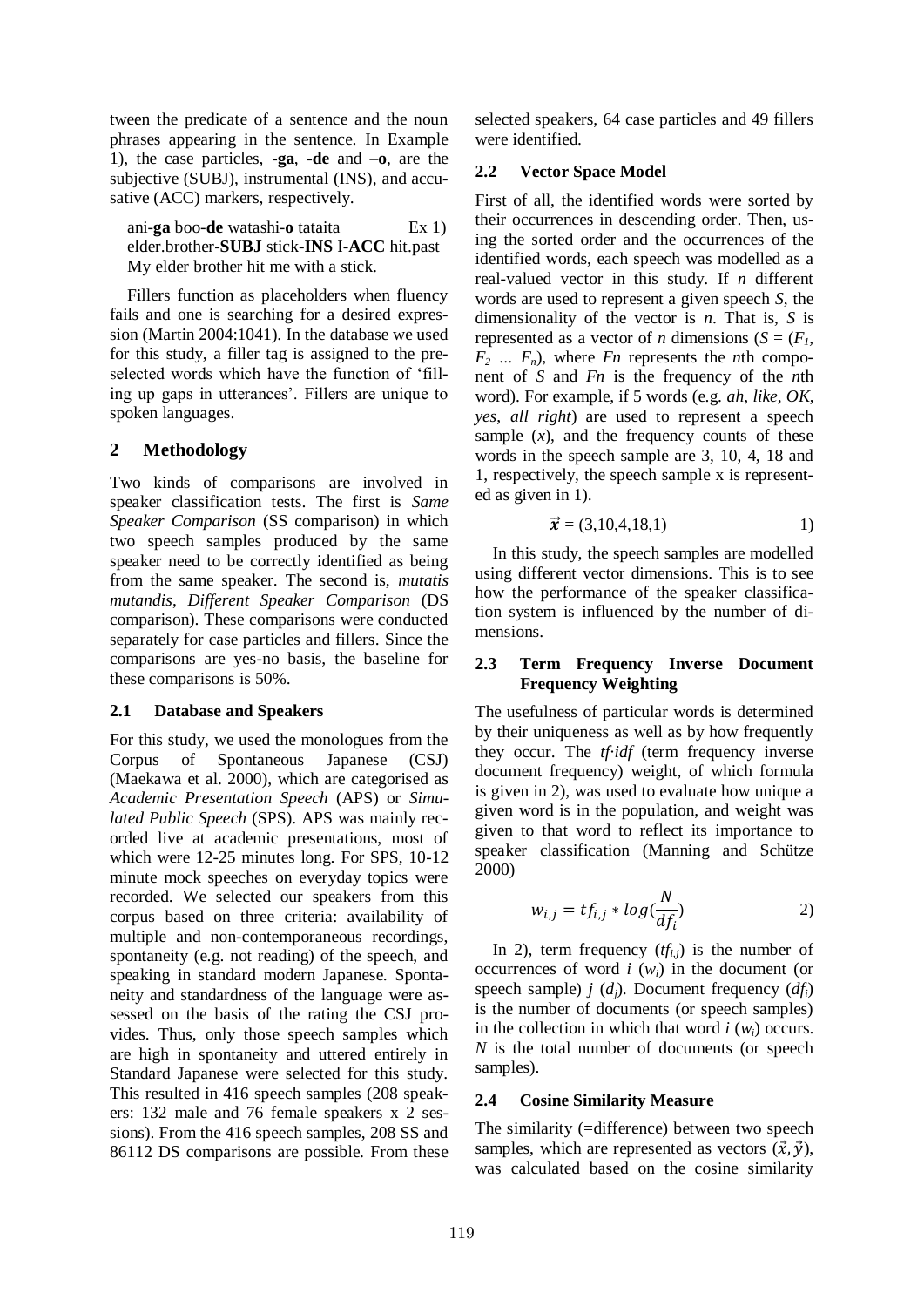measure (Manning and Schütze 2000). This particular method (e.g. instead of measuring the distance between two vectors) was selected because the durations of the speech samples are all different. Note that for the experiments of this study, the length of the vectors were standardised by only considering the *X* most frequent case particles and fillers across the speakers.

$$
cos(\vec{x}, \vec{y}) = \frac{\sum_{i=1}^{n} x_i * y_i}{\sqrt{\sum_{i=1}^{n} x_i^2 * \sum_{i=1}^{n} y_i^2}}
$$
 (3)

The range of difference between the two vectors (similarity( $\vec{x}$ , $\vec{y}$ )) is between 1.0 (=cos(0°)) for two vectors pointing in the same direction – e.g. speech samples which are identical – and 0.0 (=*cos*(90°)) for two orthogonal vectors – two speech samples which are completely different, because weights are by their definition not negative.

#### **3 Speaker Classification Tests**

The performance of speaker classification was assessed on the basis of the *probability distribution functions* (PDFs) of the difference (E) of the paired speech samples between two contrastive hypotheses. One is the hypothesis that two speech samples were uttered by the same speaker (SS hypothesis) and the other is that two speech samples were uttered by different speakers (DS hypothesis). These probabilities can be formulated as *P*(*E|Hss*) and *P*(*E|Hds*) respectively, where *E* is the difference between two speech samples in comparison, *Hss* is the SS hypothesis and *Hds* is the DS hypothesis. In this study, the PDF of the difference assuming the SS hypothesis is true is called the SS PDF (*PDFss*), and the PDF of the difference assuming the DS hypothesis is true the DS PDF (*PDFds*). Each PDF was modelled using the kernel density function (KernSmooth library of R statistical package), which is a nonparametric way of estimating PDF. Examples of *PDFss* and *PDFds* are given in Figure 1.

The *PDFss* and *PDFds* of Figure 1 do not conform to a normal distribution. This is the motivation for the use of the kernel density function. *PDFss* and *PDFds* are not always monotonic, and may result in more than a single crossing point, particularly when the dimension of a vector is less than 5. Thus, the performance of the system with a vector length less than 5 is not given. These two PDFs also show the accuracy of this particular speaker classification system. If the crossing point ( $\theta$ ) of the *PDF*<sub>*ss*</sub> and the *PDF*<sub>*ds*</sub> is

set as the threshold, we can estimate the performance of this particular speaker classification system from these PDFs. Area 1 in Figure  $1$  – the area bound by the grey line (*PDFss*), the vertical dotted line of  $x = \theta$  and the line of  $y = 0 -$  is the predicted error for the SS comparisons. Area 2 of Figure  $1 -$  the area bound by the black line (*PDF*<sub>ds</sub>), the vertical dotted line of  $x = \theta$ , and the line of  $y = 0 -$  is the predicted error for the DS comparisons. The accuracy/error rate of a speaker classification system (both in SS and DS comparisons) was estimated by calculating Areas 1 and 2.



Figure 1: Example of *PDFss* (grey curve) and  $PDF_{ds}$  (black curve). The vertical dotted line  $(\theta)$ is the crossing point of *PDFss* and *PDFds*. Probability density  $=$  Y-axis; Cosine similarity meas $ure = X-axis$ .

#### **4 Test Results and Discussion**

In Figure 2, the same speaker (SS) and different speaker (DS) comparisons classification accuracies and the average accuracy between them are plotted separately for the case particles and fillers as a function of the number of vector dimensions.

For the fillers, according to Figure 2, the performance of the SS and DS comparisons are comparable until 20 dimensions, after which the DS comparisons perform better than the SS comparisons. For the case particles, the DS comparisons consistently outperform the SS comparisons. This underperformance of the SS comparisons may be due to the fact that the sample number for estimating the *PDFss* (208) is far fewer than that for estimating the *PDFds* (86112).

Figure 2 indicates that the average speaker classification accuracy reaches as high as 69.8%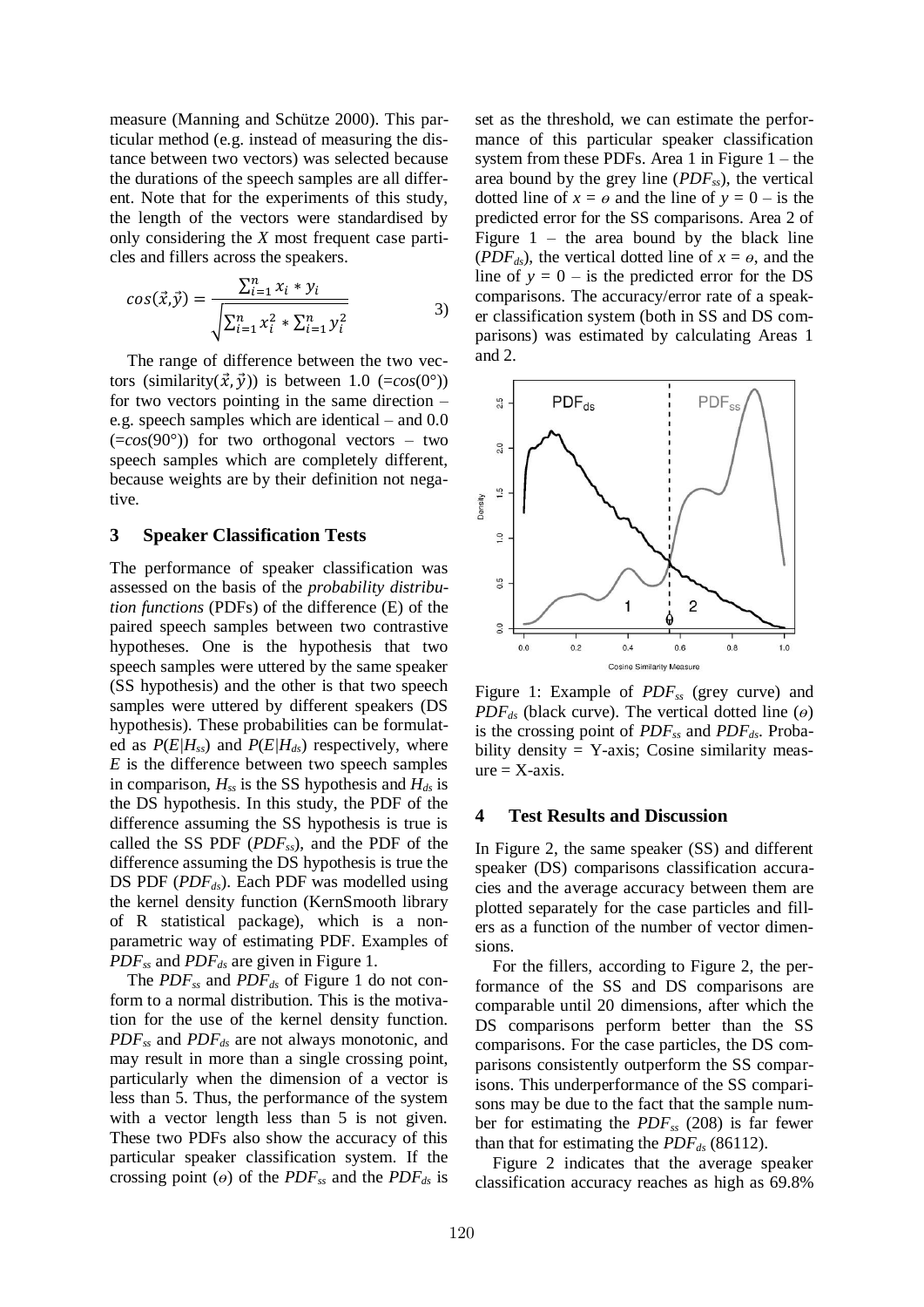for the case particles with 35 dimensions and 82.7% for the fillers with 25 dimensions, insofar as the performance of speaker classification is consistently better for fillers than case particles. This indicates that fillers carry more speakerspecific information than case particles.

Communication has been traditionally viewed as an intentional act of transferring information. However, whatever the mode of communication (spoken or written), along with the linguistic information about the symbolic content of the intended message, paralinguistic or extralinguistic information about the speaker/writer, such as age, sex, social background, psychological state, health, etc. (Nolan 1983) is also conveyed.



Figure 2: The SS (dotted lines) and DS (dashed lines) comparison accuracies, and their average accuracies are plotted separately for case particles (black) and fillers (grey). The circles indicate the best average accuracy for each type.

Fillers transfer more than the linguistic information encoded in messages, and thus we propose that they are more closely related to paralinguistic and extralinguistic information. This can also be understood from the fact that fillers do not conventionally appear in written texts. It has also been argued based on empirical data that fillers manifest the cognitive process that the speaker is undergoing (Sadanobu and Takubo 1995) and also reflect a speaker's difficulty in conceptual planning and linguistic encoding (Watanabe et al. 2008). The cognitive process is a well-known source of individual differences (Cooper 2002). On the other hand, case particles are key players for linguistic information, such as the syntactic relationship between a noun phrase of a sentence and the predicate of the sentence, the logical relationship between two clauses, etc.,

which are more directly important for accurately transferring the content information encoded in messages than fillers. Since case particles serve as the dominant carrier of the information directly connected to the propositions of the messages, it is likely that case particles do not have much more capacity to further carry idiosyncratic information of individual speakers. One of the reviewers argues that fillers carry more individualising information mainly because they are relatively free from grammar, which more rigidly controls the use of case particles.

Speaker classification accuracy drastically improves from 15 dimensions (60.6%) to 25 dimensions (69.8%) for case particles. The same increase in accuracy can be observed with fewer dimensions (from 5 dimensions: 75.6% to 15 dimensions: 81.5%) for fillers. This observation that more dimensions need to be included for the case particles in order to reach the same optimal performance level as the fillers is likely due to the fact that the first 15-20 most frequently used case particles are so ubiquitous in the utterances. Hence, the added function of bearing the individualising information of a speaker is too great for case particles. Also note that the curve of the case particles in Figure 2 starts with 15 dimensions because the *PDFss* and the *PDFds* with less than 15 dimensions become non-monotonic having multiple crossing points between them, and thus sensible results could not be obtained with less than 15 dimensions.

#### **5 Conclusions**

It has been demonstrated that Japanese case particles and fillers carry speaker idiosyncratic information to the extent that the average speaker classification accuracy is ca. 69.8% and 82.7%, respectively. We discussed the argument that fillers are more endowed with the idiosyncratic information of speakers than case particles because of the different levels of information with which they operate. Namely, case particles mainly handle a linguistically lower level of structural information, which is directly relevant to the content of messages, whereas fillers assume the task of conveying paralinguistic and extralinguistic information, which have a stronger relevance to a speaker's cognitive processes and are highly diverse at the individual speaker level.

#### **Acknowledgments**

The author thanks for the valuable comments and suggestions from the three anonymous reviewers.